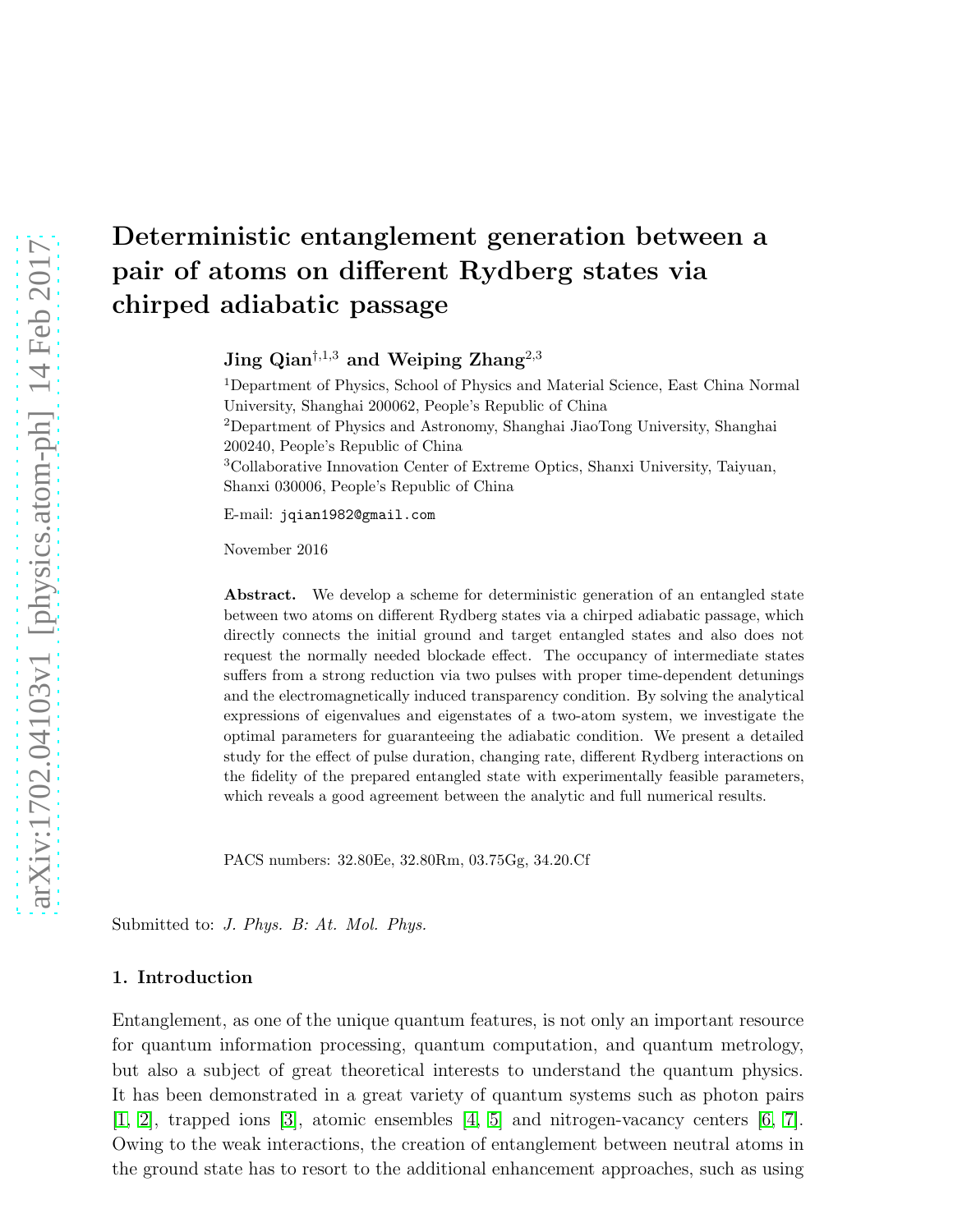a high-Q cavity to mediate the interaction between transient atoms [\[8\]](#page-12-7) and controlling interatomic collisions by the optical lattice [\[9\]](#page-12-8).

Recently, rapid developments of researches in Rydberg excitations provide a new route to the creation of entanglement with neutral atoms. The dipolar interaction between alkali-metal atoms in highly-excited Rydberg states becomes orders of magnitude stronger than the interaction between ground states, which inhibits the simultaneous excitation of two or more atoms into the same Rydberg state by the so-called blockade effect, entangling two atoms in the ground state or the Rydberg state [\[10,](#page-12-9) [11\]](#page-12-10). The blockade mechanism in Rydberg atoms opens many new possibilities to exploit neutral atoms for the study of quantum computation and simulation [\[12\]](#page-12-11). After the first proposal suggested by Jaksch and coworkers to implement a fast twoqubit entangling gate [\[13\]](#page-12-12), there has been a variety of theoretical and experimental works for realizing entangled state with Rydberg atoms by strong blockade, where the Rydberg interaction strength is large compared to the Rabi frequency of driving laser [\[14,](#page-13-0) [15,](#page-13-1) [16,](#page-13-2) [17,](#page-13-3) [18,](#page-13-4) [19,](#page-13-5) [20,](#page-13-6) [21,](#page-13-7) [22\]](#page-13-8). For example, combing dissipation and Rydberg blockade can create various complex entangled states [\[23,](#page-13-9) [24,](#page-13-10) [25,](#page-13-11) [26\]](#page-13-12). Especially, in a multi-level atomic system, the STImulated Raman Adiabatic Passage (STIRAP) combined with Rydberg blockade is manifest as an efficient way to resist spontaneous emission in producing entangled states [\[27,](#page-13-13) [28,](#page-13-14) [29,](#page-13-15) [30\]](#page-13-16). The essence of STIRAP relies on the use of counterintuitive laser pulse sequence to transfer population by adiabatically following a dark state, which does not involve intermediate states [\[31,](#page-13-17) [32\]](#page-13-18). More recently, an alternative scheme by using double adiabatic passage across a Förster resonance for the implementation of two-qubit quantum gate without blockade is also proposed [\[33\]](#page-13-19).

In the current work we develop a scheme for deterministically preparing an entangled state between two atoms on different Rydberg states (i.e.  $(|sr\rangle + |rs\rangle)/\sqrt{2}$ ,  $|s\rangle$ and  $|r\rangle$  are Rydberg states) by a frequency-chirped adiabatic passage and without the requirement of strong blockade. We consider a pair of three-level ladder-type atoms that is initially prepared in the ground state and investigate its adiabatic transfer towards the target entangled state by using proper time-dependent detuning pulses [\[34,](#page-13-20) [35,](#page-13-21) [36\]](#page-13-22). Such a level configuration with two or more Rydberg states contains richer nonlinear phenomena due to its complicated interactions between different Rydberg states [\[37,](#page-13-23) [38,](#page-13-24) [39,](#page-13-25) [40\]](#page-13-26). According to the analytical expression of adiabatic eigenstate given by the perturbations, the temporal profile of pulses can be directly obtained, for achieving a high fidelity between the real final state and the target entangled state. The influence of Rydberg interactions, especially the exchange interaction between different Rydberg states, on the fidelity is also investigated. Our scheme can serve as a new avenue to the generation of robust and clean maximal entanglement between Rydberg atoms. Comparing to the common entangled states with one Rydberg state and one ground state, the obtained entangled state involving two different Rydberg states has more widely applications in the quantum technology.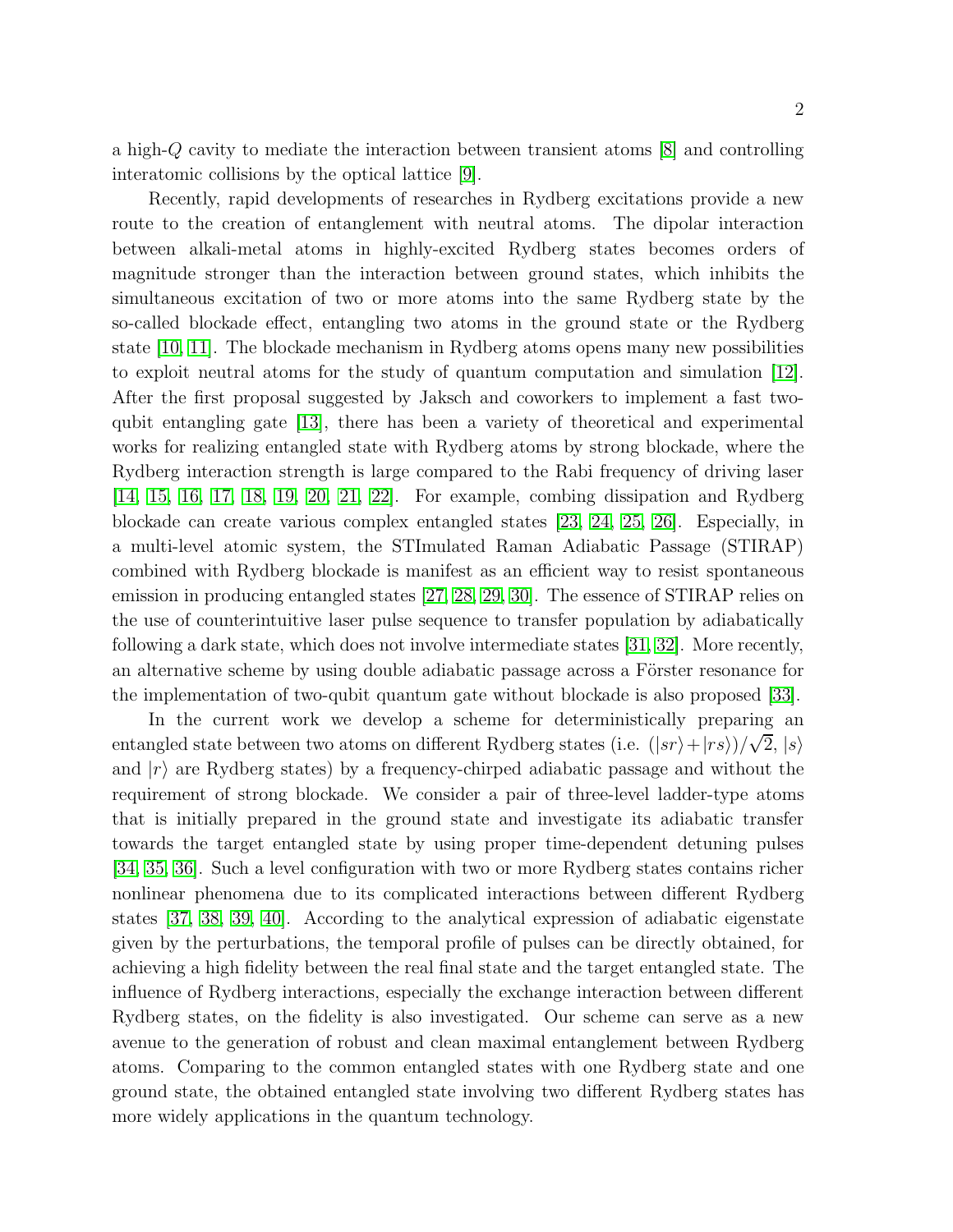

<span id="page-2-0"></span>Figure 1. (color online). (a) Schematic representation of the energy level structure for a pair of Rydberg atoms. (b)- $(c)$  Time dependence of the required laser Rabi frequency  $\Omega(t)$  (black dashed), microwave Rabi frequency  $\omega$  (red solid), and the detunings  $\delta(t)$ (blue solid) and  $\Delta(t)$  (green dashed).

# 2. The two-atom Scheme

The physical setup for the entanglement generation, see Fig.  $1(a)$ , involves a pair of cold atoms with two highly-excited Rydberg states  $|s\rangle$ ,  $|r\rangle$  and one ground state  $|g\rangle$ .  $|g\rangle$  and  $|s\rangle$  are coupled with an effective laser Rabi frequency  $\Omega$  and detuning  $\Delta$  by an one-  $[41]$  or two-photon  $[42]$  process. The Rydberg state  $|s\rangle$  is further coupled to another adjacent Rydberg state  $|r\rangle$  under microwave Rabi frequency  $\omega$  and detuning  $\delta$ . Spontaneous decays from  $|s\rangle$  (or  $|r\rangle$ ) to  $|g\rangle$  is denoted by  $\gamma_s$  (or  $\gamma_r$ ).

The Hamiltonian describing the system can be written as  $(\hbar = 1$  everywhere)

<span id="page-2-1"></span>
$$
\mathcal{H} = \sum_{j=1,2} \mathcal{H}_j + \mathcal{V}_{ss} + \mathcal{V}_{rr} + \mathcal{D}_{sr},\tag{1}
$$

where the single atom Hamiltonian is  $\mathcal{H}_j = \Delta \sigma_{ss}^j + \delta \sigma_{rr}^j + \Omega (\sigma_{gs}^j + \sigma_{sg}^j) + \omega (\sigma_{sr}^j + \sigma_{rs}^j)$ with the atomic operators  $\sigma_{\alpha\beta}^{j} = |\alpha\rangle \langle \beta|_{j}$  for atom j. The relevant interactions between Rydberg states are classified as the van der Waals (vdWs) [\[43,](#page-13-29) [44\]](#page-13-30) and the dipole-dipole (DD) interactions [\[45,](#page-13-31) [46\]](#page-13-32). If two atoms occupy same state  $|s\rangle$  or  $|r\rangle$ , the intrastate interactions are described by the vdWs type, which are

$$
\mathcal{V}_{ss} = \mathcal{V}_{0,ss} \sigma_{ss}^1 \otimes \sigma_{ss}^2,\tag{2}
$$

$$
\mathcal{V}_{rr} = \mathcal{V}_{0,rr}\sigma_{rr}^1 \otimes \sigma_{rr}^2,\tag{3}
$$

and if they occupy differently, the interstate exchange interaction described by the DD type is

$$
\mathcal{D}_{sr} = \mathcal{D}_{0,sr}(\sigma_{sr}^1 \otimes \sigma_{rs}^2 + \sigma_{rs}^1 \otimes \sigma_{sr}^2). \tag{4}
$$

Here,  $V_{0,ss} = C_6^{ss}/r^6$ ,  $V_{0,rr} = C_6^{rr}/r^6$  and  $\mathcal{D}_{0,sr} = C_3^{sr}/r^3$ , with  $C_6^{ss(rr)}$  and  $C_3^{sr}$  the dispersion coefficients and  $r$  the interatomic distance. Note that the exchange interaction  $\mathcal{D}_{0,sr}$  is predominantly responsible for preparing entangled pair state (exciton state) in Förster resonance  $[47, 48, 49, 50]$  $[47, 48, 49, 50]$  $[47, 48, 49, 50]$  $[47, 48, 49, 50]$ .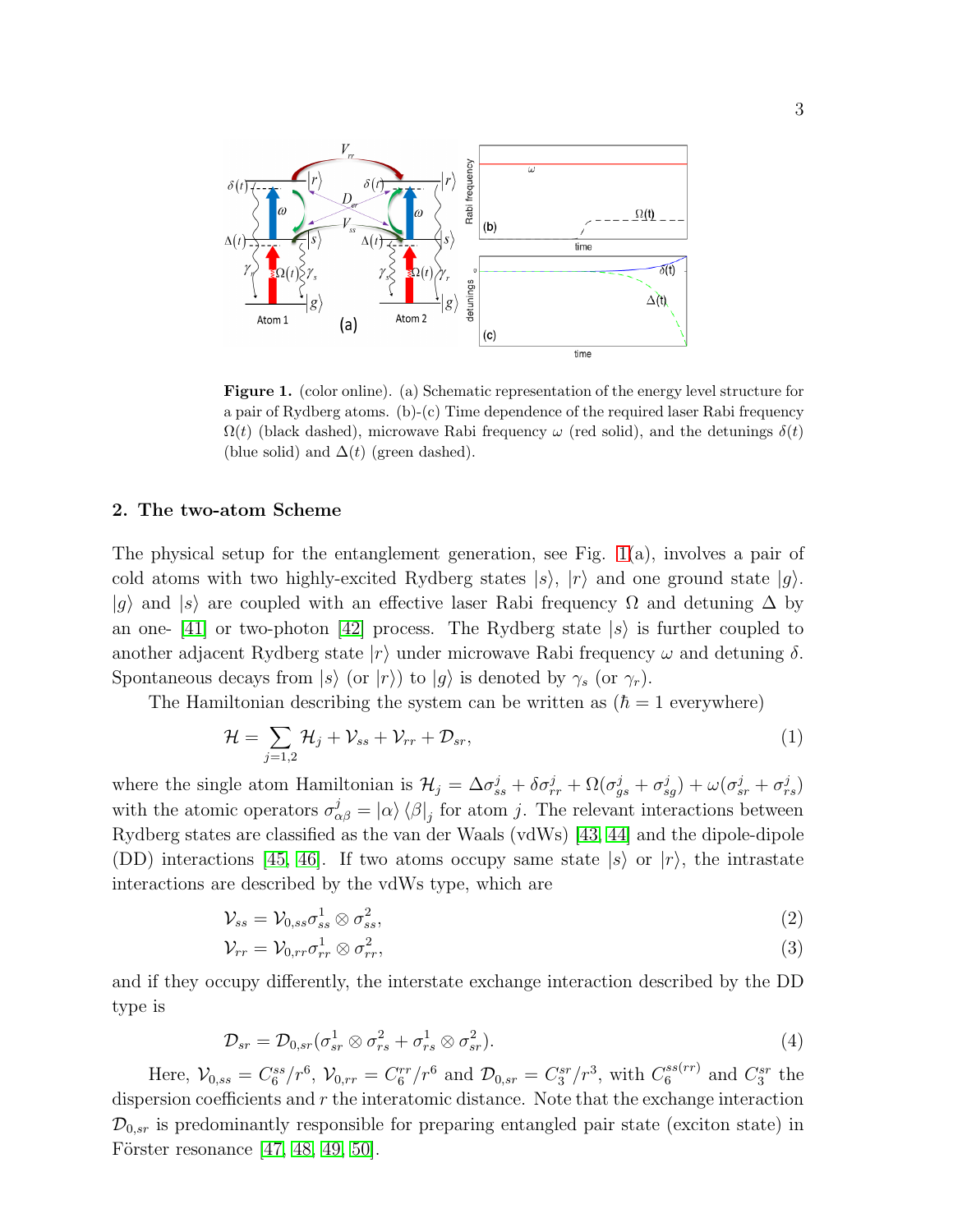There are various approaches for generating entanglement with Rydberg atoms. One typical way is using blockade effect in which the intrastate interaction is larger than the effective Rabi frequency between the ground and Rydberg states, giving rise to a singly-excited collective state (entangled state)  $|E\rangle = 1/\sqrt{2}(|gr\rangle + |rg\rangle)$  of two atoms [\[51,](#page-13-37) [52\]](#page-13-38). State  $|E\rangle$  can further be extended to generate a many-atom entangled state  $|E_N\rangle = \frac{1}{\sqrt{n}}$  $\frac{1}{N} \sum_{j=1}^{N} |g_1...r_j...g_N\rangle$  with one excitation shared by N atoms in the ensemble [\[53,](#page-14-0) [54\]](#page-14-1). Another way is relying on a STIRAP that can transfer the population onto an entangled state of two lower states  $|D_{\infty}\rangle = 1/\sqrt{2}(|ss\rangle - |gg\rangle)$  (subscript  $\infty$  means  $t \to \infty$ ), by adiabatically following a dark state [\[27\]](#page-13-13). This entangled state is robustly created irrespective of the precise values of couplings and interactions.

More recently, Rost's group proposes a scheme of creating entangled atom pairs via interstate resonant DD interactions between two different Rydberg states [\[18\]](#page-13-4). After preparing twin atom clouds in a blockaded condition by strong vdWs interactions, they find the resonant DD interactions can give rise to a conversion from the blockaded state to a many-atom repulsive exciton state. The key for realizing this entangled exciton state is making a pair of atom clouds that only supports one collective excitation per cloud, which is the basic effect of strong blockade. As for one atom per cloud, by separately controlling the excitation of atom in each cloud, the two atoms can finally be prepared onto an entangled exciton state  $|Ry\rangle = 1/\sqrt{2}(|sr\rangle + |rs\rangle)$ . A more general case where the entanglement is created between two distant atom clouds by using Rydberg dressing is predicted in [\[19\]](#page-13-5) and the excitation transport of exciton is also studied in [\[55\]](#page-14-2).

Inspired by these works, we focus on preparing a high-fidelity entangled state  $|R_y\rangle$ between two Rydberg states  $|s\rangle$ ,  $|r\rangle$  via a chirped adiabatic passage. Comparing to  $|E\rangle$ and  $|D_{\infty}\rangle$ , the production  $|R_y\rangle$  containing two Rydberg states is highly stable and easy to be manipulated with external fields. Differing from Rost's works, the time-dependence of the fields (lasers, detunings) is intuitively obtained from the presence of an adiabatic eigenstate, which directly connects the initial (ground) and target (entangled) states with a big suppression to the population of intermediate states. Also, the requirement for strong interactions is weak in our scheme.

## 3. Chirped adiabatic passage

For two atoms the evolution of system preserves the symmetry under the exchange of atoms so it is sufficient to rewrite the Hamiltonian [\(1\)](#page-2-1) in the symmetric twoatom basis  $|j\rangle = \{ |gg\rangle, (|gs\rangle + |sg\rangle)/\sqrt{2}, |ss\rangle, (|gr\rangle + |rg\rangle)/\sqrt{2}, (|sr\rangle + |rs\rangle)/\sqrt{2}, |rr\rangle \}$  $(j = 1, 2, ..., 6)$ , with  $|5\rangle$  (= $|Ry\rangle$ ) the target entangled state. H can be given in a matrix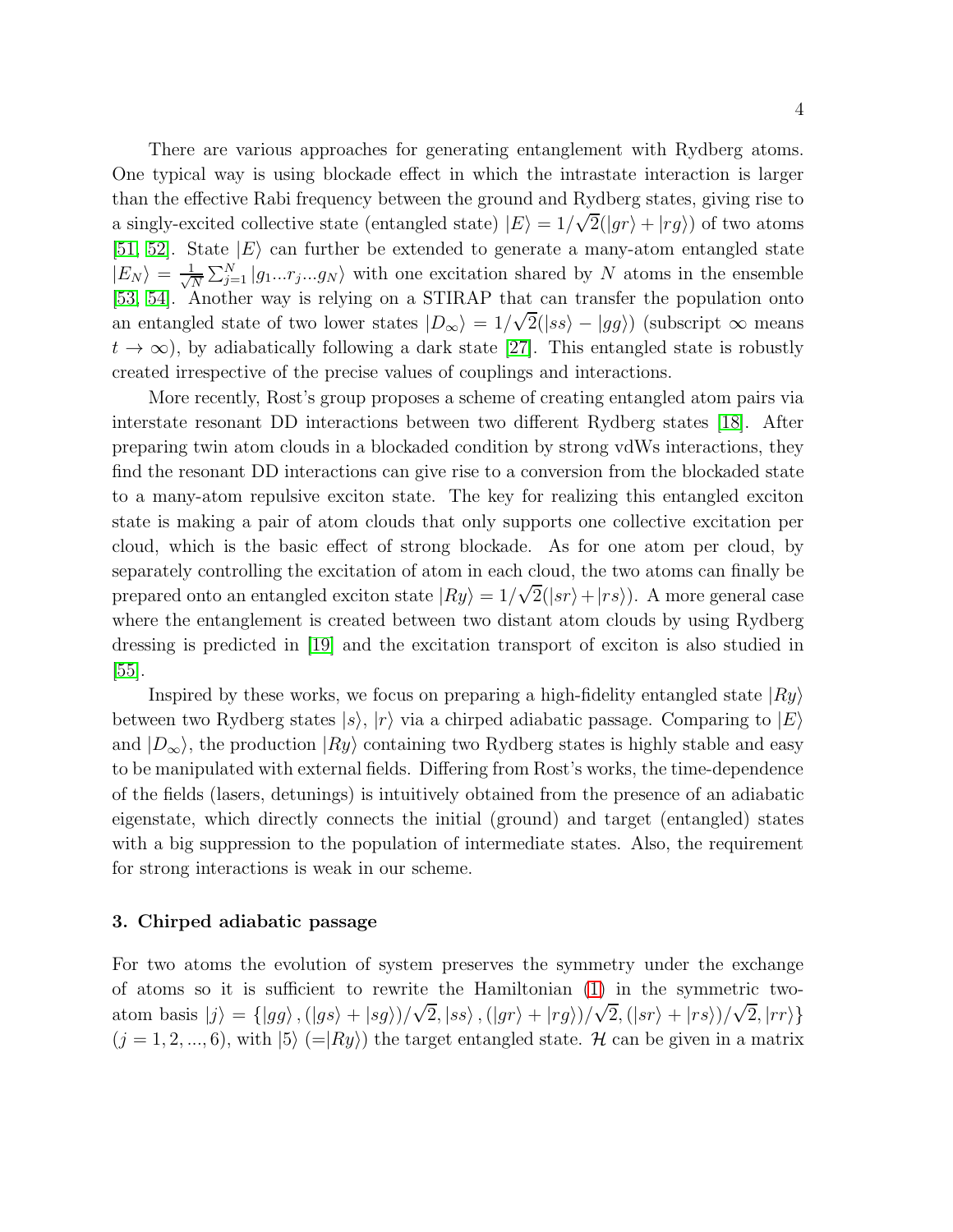form, as

<span id="page-4-0"></span>
$$
\mathcal{H} = \begin{pmatrix}\n0 & \sqrt{2}\Omega & 0 & 0 & 0 & 0 \\
\sqrt{2}\Omega & \Delta & \sqrt{2}\Omega & \omega & 0 & 0 \\
0 & \sqrt{2}\Omega & S & 0 & \sqrt{2}\omega & 0 \\
0 & \omega & 0 & \delta & \Omega & 0 \\
0 & 0 & \sqrt{2}\omega & \Omega & D & \sqrt{2}\omega \\
0 & 0 & 0 & 0 & \sqrt{2}\omega & R\n\end{pmatrix},
$$
\n(5)

where the effective detunings are  $S = 2\Delta + \mathcal{V}_{0,ss}$ ,  $R = 2\delta + \mathcal{V}_{0,rr}$  and  $D = \Delta + \delta + \mathcal{D}_{0,sr}$ .

We consider a two-atom eigenstate in a generalized form, which is

$$
|\lambda(t)\rangle = a_1 |1\rangle + a_2 |2\rangle + a_3 |3\rangle + a_4 |4\rangle + a_5 |5\rangle + a_6 |6\rangle, \qquad (6)
$$

with  $|a_j(t)|^2$  standing for the population in each basis  $|j\rangle$ . Our target is allowing  $|\lambda(0)\rangle = |1\rangle$  and  $|\lambda(\infty)\rangle = |5\rangle$ , and the population of intermediate states is deeply suppressed, satisfying  $|a_1(t)|^2 + |a_5(t)|^2 \gg |a_2(t)|^2 + |a_3(t)|^2 + |a_4(t)|^2 + |a_6(t)|^2$ . For that purpose, due to the adiabatic theorem of quantum mechanics, a novel non-degenerate adiabatic eigenstate  $|\lambda_0(t)\rangle$  is required in which the system can evolve without making any transitions, when the level spacing of  $|\lambda_0(t)\rangle$  with other eigenstates is much larger compared to the changing rate of the Hamiltonian  $\mathcal{H}(t)$  [\[56\]](#page-14-3). Commonly speaking, this target could be realized by preparing a dark state, which is fully unaffected by the short lifetime of intermediate excited state, as similar as in a three-state system due to quantum interference [\[57\]](#page-14-4). However, accounting for the complex energy levels and interactions, a quasi-dark adiabatic eigenstate  $|\lambda_0(t)\rangle$  is obtained instead, in which the population of intermediate states can not be perfectly suppressed.

Direct solving the secular equation of Hamiltonian [\(5\)](#page-4-0) gives rise to six sets of eigenvalues  $\lambda_k(t)$  and eigenstates  $|\lambda_k(t)\rangle$  ( $k = 0, 1, 2, ..., 5$ ). To extract the adiabatic eigenstate  $|\lambda_0\rangle$  among them, we first utilize the perturbation method in the limit of  $\Omega/\omega \ll 1$  to simplify the secular equation with eigenvalues  $\lambda_k$ . The resulting smallest eigenvalue to the third order of  $\Omega/\omega$  can be given by

<span id="page-4-1"></span>
$$
\lambda_0^a \approx \frac{2\delta\Omega^2}{\omega^2 - \delta\Delta}.\tag{7}
$$

Besides, the nearest and next-to-nearest eigenvalues with respect to  $\lambda_0^a$  are given by

$$
\lambda_1^a \approx \frac{2\omega^2 (R+S) - DRS}{4\omega^2 - DR - DS - RS},\tag{8}
$$

$$
\lambda_2^a \approx \frac{(\Delta + \delta) + \sqrt{(\Delta + \delta)^2 - 4(\Delta\delta - \omega^2)}}{2},\tag{9}
$$

where the superscript a stands for analytical results. The condition of  $\Omega/\omega \ll 1$  indicates that the microwave driving (labeled by  $\omega$ ) is stronger than the laser driving (labeled by  $\Omega$ ), i.e. the electromagnetically induced transparency (EIT) condition [\[58\]](#page-14-5). From Eq. [\(7\)](#page-4-1) it implies  $\delta \Delta < 0$  is necessary (avoiding the divergence of  $\lambda_0^a$ ) for keeping  $|\lambda_0^a|$  a small value, which plays a crucial role for the existence of such a quasi-dark state  $|\lambda_0\rangle$ for realizing an adiabatic evolution onto the entangled state  $|5\rangle$ .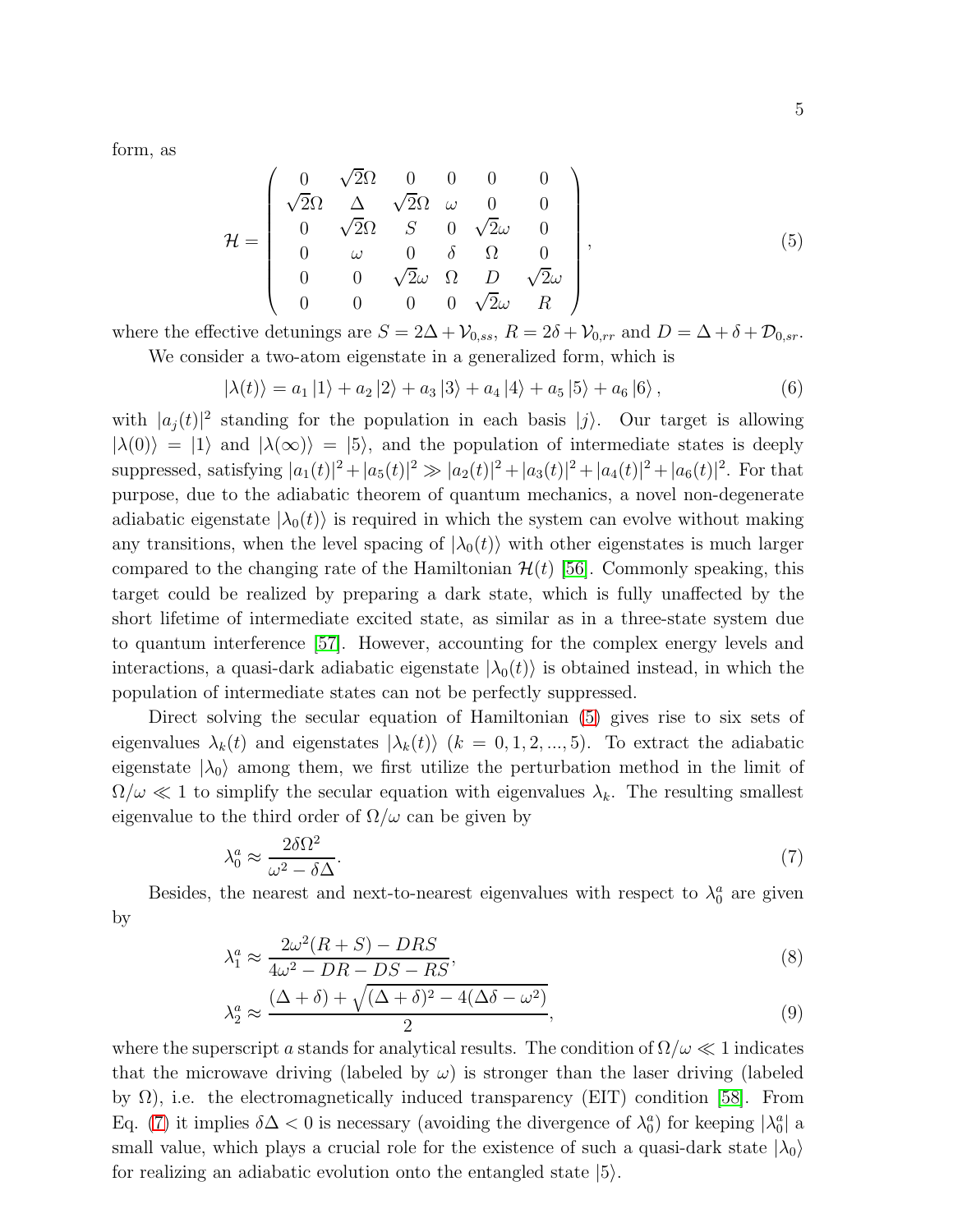Accordingly, the population in this adiabatic eigenstate  $|\lambda_0^a(t)\rangle$  is approximately described as

<span id="page-5-0"></span>
$$
a_2^a \approx \frac{\sqrt{2}\delta\Omega}{\omega^2 - \delta\Delta} a_1^a,\tag{10}
$$

$$
a_3^a \approx -\frac{2\delta}{S + 2\delta} a_1^a,\tag{11}
$$

$$
a_4^a \approx -\frac{\sqrt{2}S\Omega}{(S+2\delta)\,\omega}a_1^a,\tag{12}
$$

$$
a_5^a \approx \frac{\sqrt{2}S\delta}{(S+2\delta)\,\omega}a_1^a,\tag{13}
$$

$$
a_6^a \approx -\frac{2S\delta}{(S+2\delta)R}a_1^a,\tag{14}
$$

with  $a_1^a$  solved from the conservation:  $|a_1^a|^2 + |a_2^a|^2 + |a_3^a|^2 + |a_4^a|^2 + |a_5^a|^2 + |a_6^a|^2 = 1$ , taking form of

$$
|a_1^a| \approx \frac{1}{\sqrt{1 + \frac{2\delta^2 \Omega^2}{(\omega^2 - \delta \Delta)^2} + \frac{4\delta^2 \omega^2 (R^2 + S^2) + 2R^2 S^2 (\Omega^2 + \delta^2)}{(S + 2\delta)^2 \omega^2 R^2}}}.
$$
(15)

Initially,  $\delta = 0$  and  $\Omega/\omega \ll 1$  ensure the preparation of  $|\lambda_0^a(0)\rangle = |1\rangle$  ( $|a_1^a|^2 = 1$ ). According to Eq. [\(13\)](#page-5-0), we see  $|a_5^a|$  increases with S or  $\delta$ . For the purpose of letting  $|\lambda_0^a(\infty)\rangle = |5\rangle$  at the final time, one possible way is adiabatically tuning  $|\Delta(t)|$  and  $|\delta(t)|$  from 0 to large positive values, during which its instantaneous eigenstate  $|\lambda_0^a(t)\rangle$ persists. Based on the above analysis, the time dependence of the envelope for the chirped detunings can be intuitively obtained, as presented in Fig. [1\(](#page-2-0)c) where  $|\delta(t)|$  and  $|\Delta(t)|$  are both adjusted from zero to positive values with opposite signs for  $\delta\Delta < 0$ . The temporal profiles of laser and microwave pulses are also displayed in Fig. [1\(](#page-2-0)b), where  $\omega$  is fixed and  $\Omega(t)$  changes slightly with time for keeping the adiabaticity. Note that  $\omega \gg \Omega_{max}$  (the peak value of  $\Omega(t)$ ) is always kept. Comparing to [\[18\]](#page-13-4) where the required shapes of microwave and detuning pulses are relatively complicated, the pulses needed in our scheme are more flexible that only should satisfy the adiabatic evolution of  $|\lambda_0^a(t)\rangle$ . Based on the analytical expressions of eigenvalues  $|\lambda_0^a(t)\rangle$  and  $|\lambda_1^a(t)\rangle$  [see Eqs.  $(7)-(8)$ , the adiabatic condition is given by [\[59\]](#page-14-6)

<span id="page-5-1"></span>
$$
\max\{|d\delta(t)/dt|, |d\Delta(t)/dt|\} \ll |\lambda_0 - \lambda_1|^2,\tag{16}
$$

with  $\lambda_0$  and  $\lambda_1$  the eigenvalues of the target adiabatic and its nearest neighboring nonadiabatic eigenstates.

In addition, from Eqs. [\(11\)](#page-5-0) and [\(14\)](#page-5-0), we notice that if  $\mathcal{V}_{0,ss}$  or  $\mathcal{V}_{0,rr}$  is compensated by proper detunings, i.e. S or R vanishes, the emerging anti-blockade effect would enhance the population in the doubly excited state  $|ss\rangle$  or  $|rr\rangle$ , rather than the target entangled state  $(|sr\rangle + |rs\rangle)/\sqrt{2}$ . To avoid this, a direct way is allowing  $\Delta(\delta)$  and  $\mathcal{V}_{0,ss}(\mathcal{V}_{0,rr})$  to have same signs. In experiment, it is feasible to prepare atoms in Rydberg state  $|s\rangle$  with attractive intrastate interactions  $\mathcal{V}_{0,ss} < 0$  [\[60\]](#page-14-7).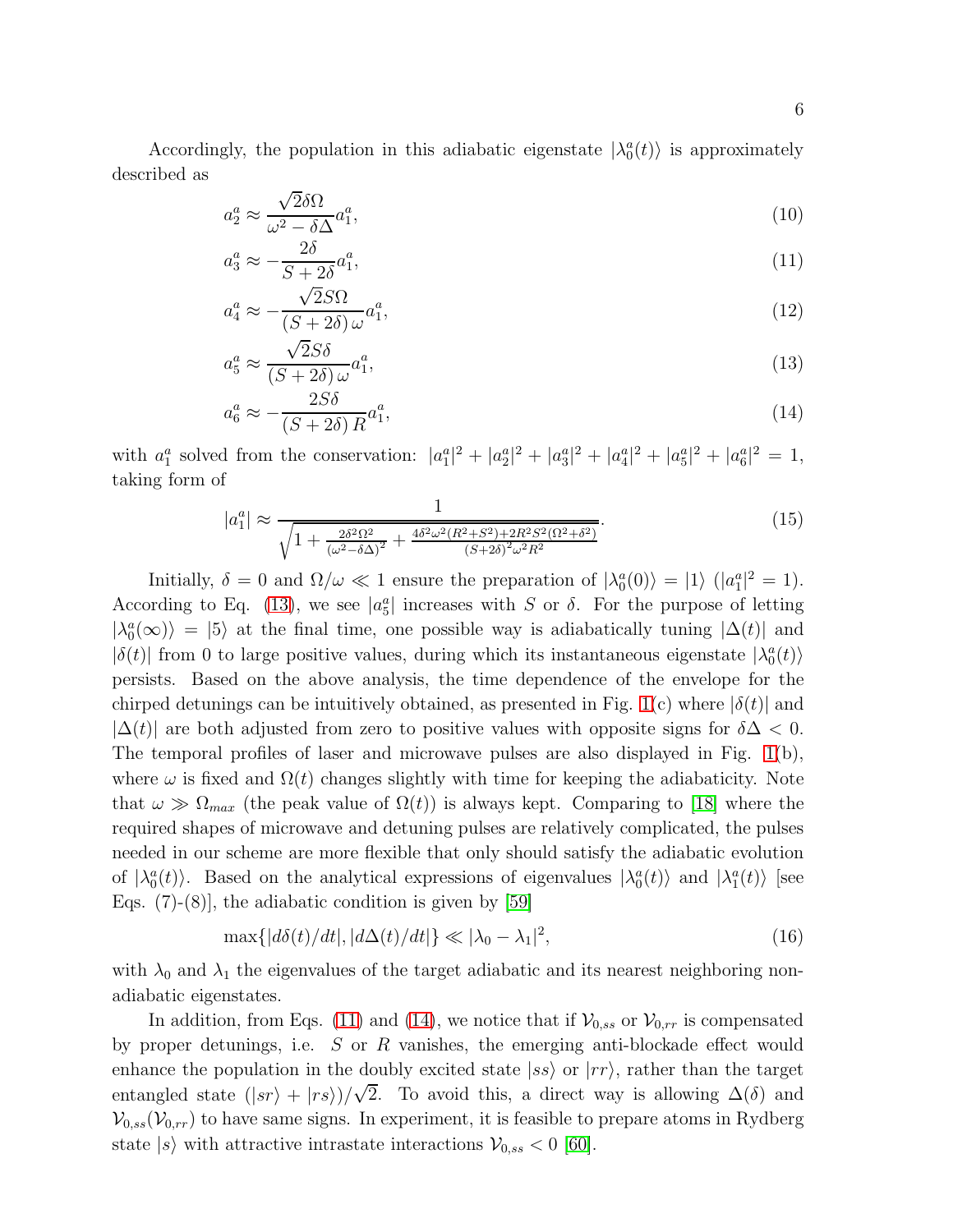# 4. Fidelity of adiabatic passage

The realistic dynamics of system is governed by the two-atom master equation

<span id="page-6-0"></span>
$$
\frac{d\rho(t)}{dt} = -i[\mathcal{H}, \rho(t)] + \sum_{j=1,2} \mathcal{L}_j[\rho]
$$
\n(17)

with the Lindblad operators  $\mathcal{L}_j[\rho]$ 

$$
\mathcal{L}_j = \gamma_s (\sigma_{gs}^j \rho \sigma_{sg}^j - \frac{\{\sigma_{ss}^j, \rho\}}{2}) + \gamma_r (\sigma_{gr}^j \rho \sigma_{rg}^j - \frac{\{\sigma_{rr}^j, \rho\}}{2}) \tag{18}
$$

where  $\gamma_{s(r)}$  is phenomenologically introduced to present the spontaneous decay of Rydberg state  $|s\rangle$  or  $|r\rangle$ .  $\rho(t)$  is the density matrix operator whose diagonalized elements  $\rho_{ij}(t)$  stand for the real population dynamics of  $|j\rangle$ .

In the full numerical simulation, we consider a pair of chirped (time-dependent) detuning pulses, modeled by

<span id="page-6-1"></span>
$$
\delta(t) = \frac{\delta_{max}}{t_{max}^m} \times t^m, \Delta(t) = \frac{\Delta_{max}}{t_{max}^m} \times t^m
$$
\n(19)

where  $\delta_{max}$  and  $\Delta_{max}$  are the peak values of  $\delta(t)$  and  $\Delta(t)$ , and m a variable that characterizes the changing rate.  $t_{max}$  is the pulse duration. The laser pulse  $\Omega(t)$  is modeled as a slowly-changing function,

$$
\Omega(t) = \frac{\Omega_{max}}{2} (1 + \tanh(\frac{t - 0.5t_{max}}{T_{\Omega}})),\tag{20}
$$

with the peak value  $\Omega_{max}$  and the pulse width  $T_{\Omega}$ .

To show the feasibility of scheme, experimentally realistic parameters are adopted in the numerical calculations. We choose  $\Omega_{max}=5.0 \text{MHz}$ ,  $\omega=20 \text{MHz}$  ( $\omega > \Omega_{max}$ ),  $\delta_{max}=$ 200MHz,  $\Delta_{max} = -1.0 \text{GHz}, T_{\Omega} = 1.0 \mu \text{s}$ . The intrastate vdWs interactions should be  $\mathcal{V}_{0,ss} < 0$  (same sign as  $\Delta(t)$ ),  $\mathcal{V}_{0,rr} > 0$  (same sign as  $\delta(t)$ ) as suggested. To be specific, we take <sup>87</sup>Rb atoms in  $n \approx 57$ , and  $|s\rangle = |nP_{3/2}, m_j = 1/2\rangle$ ,  $|r\rangle = |nD_{3/2}, m_j = 3/2\rangle$ . Note that the vdWs coefficients for Rydberg states  $\left|57P_{3/2}\right\rangle$ ,  $\left|57D_{3/2}\right\rangle$  are both angulardependent, so we focus on the case of  $\theta = \pi/3$ , where  $\theta$  is defined by the angle between interatomic displacement and the quantization axis. Accounting for the results in Refs. [\[61\]](#page-14-8) that the scaled energy shifts of  $|s\rangle$  and  $|r\rangle$  are approximately −85 and 100 respectively, it leads to the vdWs coefficients  $C_6^{ss} \approx -2\pi \times 152 \text{GHz/m}^6$  and  $C_6^{rr} \approx 2\pi \times 230 \text{GHz/m}^6$ . For the DD exchange interaction between  $|s\rangle$  and  $|r\rangle$ , we use the formula  $C_3^{sr} \approx \frac{3(3 \sin^2 \theta - 2)}{32\pi\epsilon_0} n^{*4}$  [\[39\]](#page-13-25) that gives rise to  $C_3^{sr} \approx 2\pi \times 200 \text{MHz/m}^3$ when  $\theta \approx \pi/3$ . With these dispersion coefficients we could estimate the interaction strengths  $\{\mathcal{V}_{0,ss}, \mathcal{V}_{0,rr}, \mathcal{D}_{0,sr}\} = \{-30, 45, 7.0\}$  MHz for two atoms separated by a distance of 5.63 $\mu$ m [\[62,](#page-14-9) [63\]](#page-14-10). In addition, the effective lifetime of  $|s\rangle$  and  $|r\rangle$  are 450 $\mu$ s and 200 $\mu$ s at 0 K, giving to the spontaneous decays  $\gamma_s = 2.0 \text{kHz}, \gamma_r = 5.0 \text{kHz}$  [\[64\]](#page-14-11).

With these parameters, we numerically solve the master equation [\(17\)](#page-6-0) and obtain the fidelity which takes the expression of [\[23\]](#page-13-9)

$$
F^{(a)}(t) = \left\langle \lambda_0^{(a)}(t) \right| \rho(t) \left| \lambda_0^{(a)}(t) \right\rangle \tag{21}
$$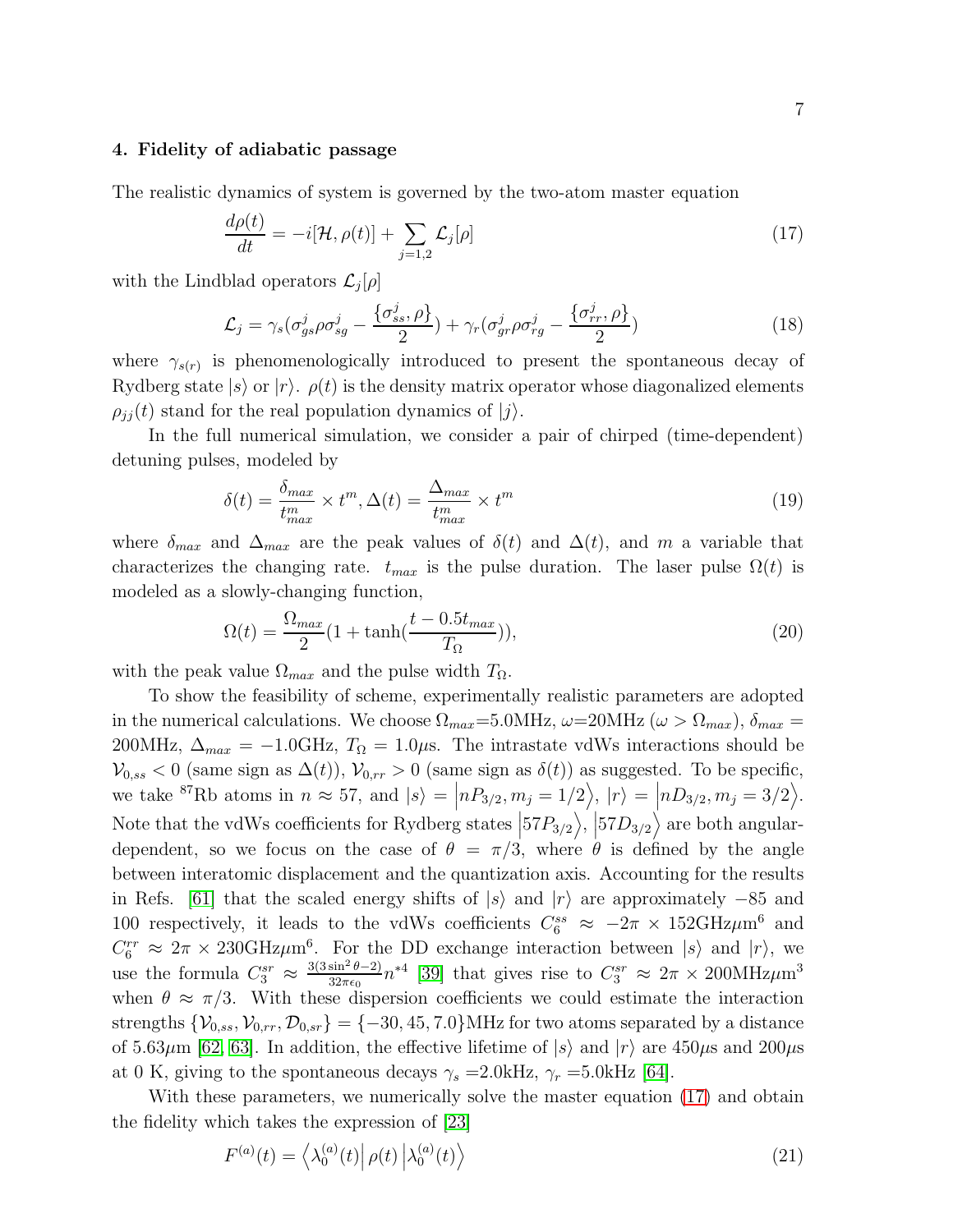

<span id="page-7-0"></span>Figure 2. (color online). Comparison of fidelities obtained by analytical  $(F^a(t_{max}),$ dotted curve) and numerical solutions  $(F(t_{max}),$  solid curve). From top to bottom, we use  $\gamma_s = \gamma_r = 0.0$  (black),  $\gamma_s = \gamma_r = 1.0 \text{kHz}$  (red),  $\gamma_s = 2.0 \text{kHz}$  and  $\gamma_r = 5.0 \text{kHz}$  (blue). Insets show the time dependence of populations  $|a_j^a(t)|^2$  (top panels),  $|a_j(t)|^2$  (middle panels),  $\rho_{jj}(t)$  (bottom panels) in the case of  $\gamma_s=2.0 \text{kHz}$ ,  $\gamma_r=5.0 \text{kHz}$  and  $t_{max}=50 \mu\text{s}$ . The changing rate  $m = 8$ .

where  $\lambda_0^{(a)}$  $\binom{a}{0}$  is the numerical (analytical) adiabatic eigenstate and  $\rho(t)$  is the real population dynamics solved from [\(17\)](#page-6-0). It is worth noting here that  $\lambda_0^{(a)}$  $\binom{a}{0}$  is of quasidark property that must be affected by the instantaneous population in the intermediate states during the transfer. Thus, keeping  $t_{max} \ll \gamma_s^{-1}, \gamma_r^{-1}$  is a possible way to reduce the loss from middle states [\[14\]](#page-13-0). Besides, we are particularly interested in the fidelity at  $t = t_{max}$  (the end of pulse) which also stands for the final population in the entangled state  $|5\rangle$ .

In Fig. [2](#page-7-0) we compare the fidelity  $F(t_{max})$  (solid curve) solved from numerically diagonalizing Hamiltonian [\(5\)](#page-4-0) with its analytical form  $F^a(t_{max})$  (dotted curve). Both starting from the initial product state  $|gg\rangle$ , a good agreement is found between  $F(t_{max})$ and  $F^a(t_{max})$  as  $t_{max}$  is adjusted from 0 to 50 $\mu$ s. In addition, it shows that the fidelity reduces by less than 0.15 when  $\gamma_{s(r)}$  increases from 0 (black solid and dotted), 1.0kHz (red solid and dotted) to a more realistic case with  $\gamma_s=2.0 \text{kHz}$ ,  $\gamma_r=5.0 \text{kHz}$  (blue solid and dotted), since  $\gamma_{s(r)}t_{max} \ll 1$  is always fulfilled. Furthermore, we also study a room temperature  $T = 300K$  with the decay rates  $\gamma_s = 7.0 \text{kHz}, \gamma_r = 10.0 \text{kHz}$  [\[64\]](#page-14-11), and find the maximum of fidelity F only attains 0.72 when  $t_{max} \approx 35 \mu s$  (not shown). Insets of Fig. [2](#page-7-0) presents a detailed description for the time-dependent populations  $|a_j^a(t)|^2$  (top panels),  $|a_j(t)|^2$  (middle panels) following the adiabatic eigenstate  $|\lambda_0^a(t)\rangle$  and  $|\lambda_0(t)\rangle$ , as well as the real population dynamics  $\rho_{ij}(t)$  (bottom panels) in the case of  $\gamma_s=2.0 \text{kHz}$ ,  $\gamma_r=5.0$ kHz. The perfect agreement between  $|a_j(t)|^2$  and  $\rho_{jj}(t)$  (except  $\rho_{55}(\infty)$  is a bit small) confirms the existence of such a quasi-dark adiabatic eigenstate  $|\lambda_0(t)\rangle$  that indeed can be adiabatically followed, resulting in an efficient population transfer from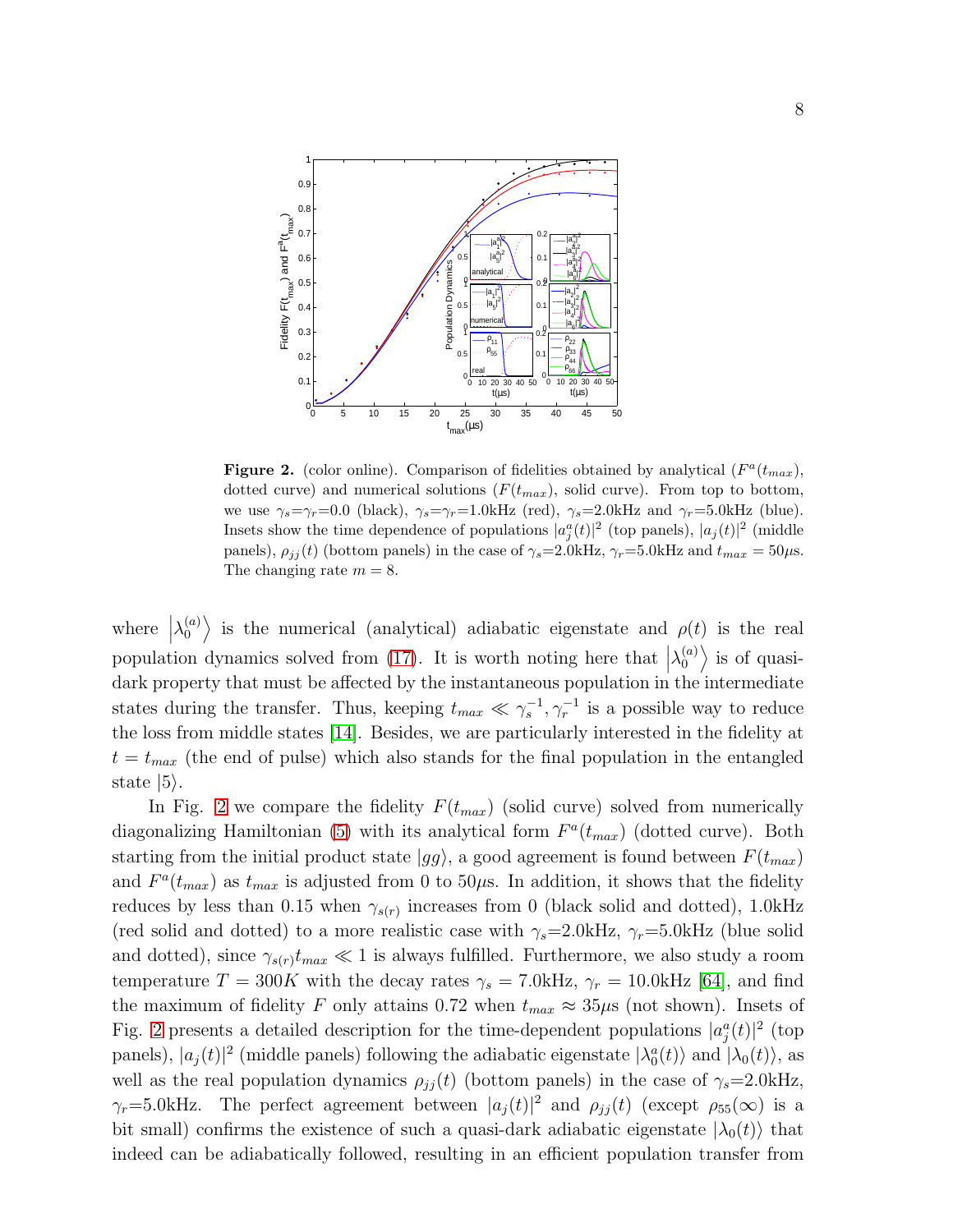$|a_1|^2(\rho_{11}) \rightarrow |a_5|^2(\rho_{55})$ . Note that the analytical solutions  $|a_j^a(t)|^2$  have a slight deviation from the other two due to the perturbations.

The reason for poor fidelity ( $F \approx 0.862$ ) is mainly caused by the non-ignorable population in intermediate states, see the right column of insets. States  $|3, 4, 6\rangle$  are indeed occupied during the adiabatic transfer. If the decay rates are smaller than 1.0kHz the fidelity can attain more than 0.95. One way to improve the fidelity of our scheme is searching for suitable Rydberg states with longer lifetime. As in Rost's work [\[18\]](#page-13-4), a higher fidelity is obtained in the timescale of a few  $\mu$ s with strong and short pulses; however it does not work here because we need to follow the evolution of a quasi-dark eigenstate that means a longer pulse duration will lead to better adiabaticity. So the decay rates of intermediate states must be an obstacle for the performance of the scheme. In the following calculations, to focus on the effects of other parameters, we will ignore the decays by using  $\gamma_s = \gamma_r = 0$ ,  $t_{max} = 50 \mu s$ .

Next we investigate the effect of changing rate  $m$  of chirped detuning pulses on the fidelity  $F(t_{max})$ . As displayed in Fig. [3a](#page-9-0) with m increasing from 1.0 to 8.0, we see the fidelity sharply grows to be 1.0 after  $m = 6.0$ . Through the definition of detunings  $(19)$ , it is clear that m value only determines the changing rate, rather than the initial and peak values that are fixed [see the inset of Fig[.3\(](#page-9-0)a)]. The reason for that can be qualitatively understood from the eigenenergy spectrum of  $\lambda_0(t)$  and  $\lambda_1(t)$ , labeled by solid curves as plotted in Fig[.3\(](#page-9-0)b1)-(b3). The presence of an avoided crossing (near-degenerate energy levels) between the adiabatic eigenstate  $|\lambda_0\rangle$  and its adjacent eigenstate  $|\lambda_1\rangle$  is revealed. For comparison we also plot the analytical expressions of eigenvalues  $\lambda_0^a$  (blue stars) and  $\lambda_1^a$  (red circles) that are well consistent with the numerical results before the avoided crossing  $t_{cro}$ . But, it shows a reversal at  $t > t_{cro}$ , i.e.  $\lambda_0^a = \lambda_1$ and  $\lambda_1^a = \lambda_0$ . Because in the perturbation method, we have simply assumed  $|\lambda_0^a\rangle$  is always the adiabatic eigenstate with its eigenvalue  $|\lambda_0^a|$  smaller than other states during the whole adiabatic process. In a real process,  $|\lambda_1\rangle$  instead of  $|\lambda_0\rangle$  becomes the lowest energy state after the avoided crossing.

The location of the avoided crossing can be obtained exactly by considering  $\lambda_0^a = \lambda_1^a$ , leading to

$$
t_{cro} \approx t_{max} \left(\frac{-\mathcal{V}_{0,rr} - \mathcal{V}_{0,ss}}{2(\delta_{max} + \Delta_{max})}\right)^{\frac{1}{m}}.
$$
\n(22)

At  $t = t_{cro}$ , the addition of two detunings  $(\Delta + \delta)$  is compensated by the exchange energy  $\mathcal{D}_{0,sr}$ , leading to  $D=0$ . Hence, it is easy for us to solve the optimal  $\mathcal{D}_{0,sr}$  value by considering  $\mathcal{D}_{0,sr} = |\Delta(t_{cro})| - |\delta(t_{cro})|$ . By using  $\mathcal{V}_{0,rr} = 45 \text{MHz}, \mathcal{V}_{0,ss} = -30 \text{MHz}$ as suggested, we obtain  $t_{cro} \approx 27.89 \mu s$  and the resulting  $\mathcal{D}_{0,sr}$  is 7.5MHz, which is very close to the value 7.0MHz used in the numerical simulations.

Decreasing m leads to the energy spacing  $\Delta E_n$  at  $t = t_{cro}$  rapidly reduces, that is  $\Delta E_8(2.232 \text{MHz}) > \Delta E_7(0.934 \text{MHz}) > \Delta E_3(0.0043 \text{MHz})$ . A small energy spacing can easily give rise to the breakdown of the adiabaticity, see the right side of Eq. [\(16\)](#page-5-1). Therefore, for  $m = 8$  the system evolutes along one isolated adiabatic eigenstate  $|\lambda_0\rangle$ and enables the transfer of  $|1\rangle \rightarrow |5\rangle$  (green dotted arrow). As for  $m = 7$  a partial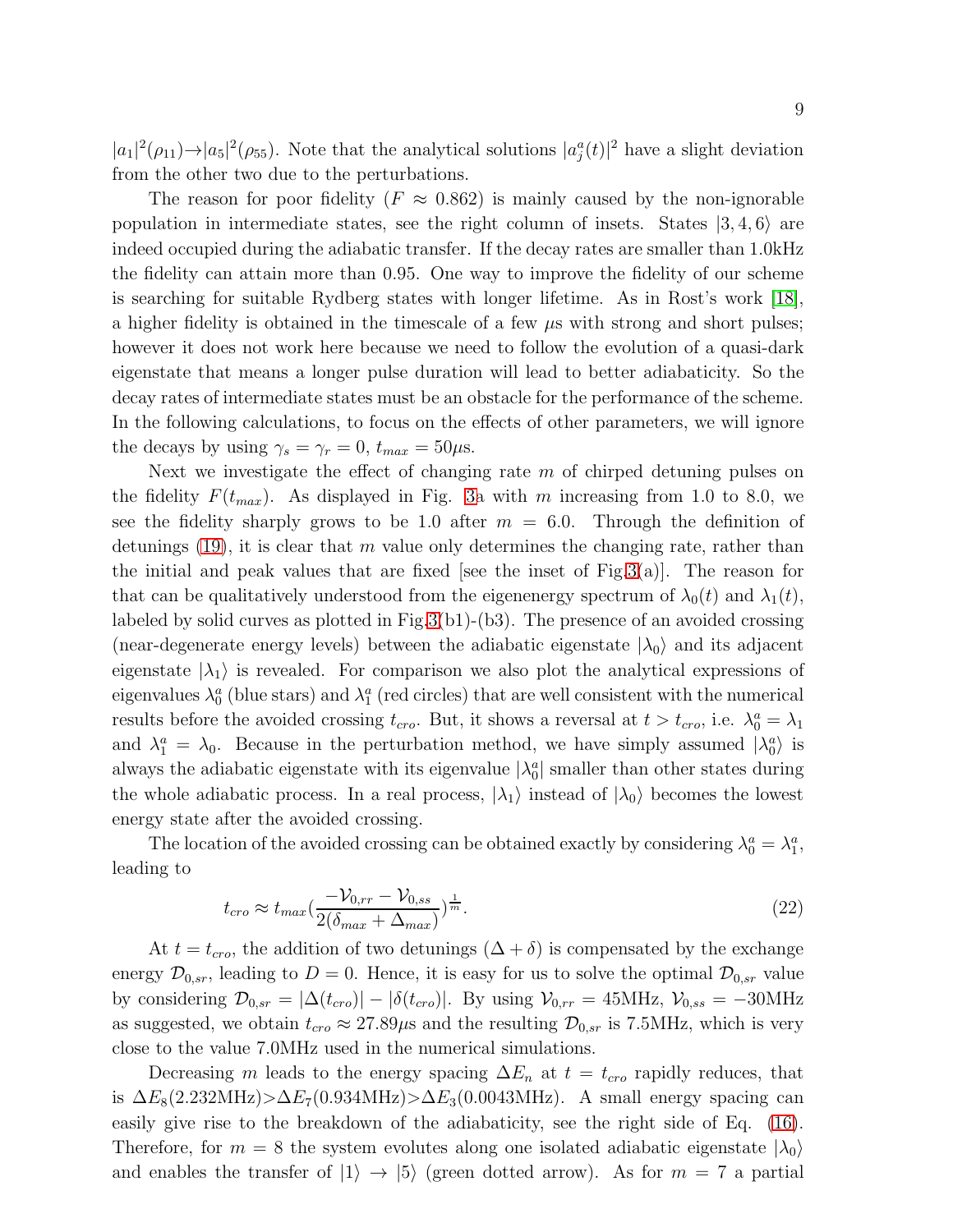

<span id="page-9-0"></span>**Figure 3.** (color online). (a) The fidelity with respect to the changing rate  $m$  of the chirped detuning pulses. Inset: The variation of  $\delta(t)$  and  $\Delta(t)$  for different m values,  $m=3.0$  (dotted curve),  $7.0$  (dashed cruve),  $8.0$  (solid curve). (b1)-(b3) Amplified eigenenergies  $\lambda_0$  and  $\lambda_1$  near the avoided crossing for  $m = (8.0, 7.0, 3.0)$ . The analytical solutions  $\lambda_0^a$  (blue stars) and  $\lambda_1^a$  (red circles) are presented. The green dotted arrows denote the direction of real population transfer.

number of population is transferred back into the ground state  $|1\rangle$  following  $|\lambda_1\rangle$  at  $t > t_{cro}$ . Turning to the case of  $m = 3$  with  $\Delta E_3 \ll \Delta E_8$ , entire population persists settling on the ground state due to the energy degeneracy of  $|\lambda_0\rangle$  and  $|\lambda_1\rangle$  at  $t = t_{cro}$ . By the above analysis, we use  $m = 8.0$  in the following sections.

# 5. Role of Rydberg interactions

To further investigate the criterion for high entanglement fidelity and understand the role of various Rydberg interactions, especially the interstate exchange interaction  $\mathcal{D}_{0,sr}$ , we study the fidelity  $F(t_{max})$  in the space of  $(\mathcal{D}_{0,sr}, \mathcal{V}_0)$  as shown in Fig. [4\(](#page-10-0)a), where we have assumed  $V_{0,rr} = V_0$  and  $V_{0,ss} = -V_0$  (opposite signs as required). Fig. [4\(](#page-10-0)a) shows that, for a vanishing or negative  $\mathcal{D}_{0,sr}$ , the fidelity always vanishes irrespective of  $\mathcal{V}_0$ . The reason is by using  $\Delta(t) + \delta(t) < 0$ , an appropriate and positive  $\mathcal{D}_{0,sr}$  that can compensate for  $\Delta(t) + \delta(t)$  is a key condition for realizing a high-fidelity entanglement. Once  $\mathcal{D}_{0,sr}$  is optimally determined, the creation of the maximally entangled state  $|5\rangle$ is robust, irrespective of the precise value of intrastate interactions  $V_0$ . In other words, the strong blockade condition with the intrastate interaction  $|\mathcal{V}_0|$  much larger than Rabi frequency  $\Omega$  is not necessary. Our scheme has a good implementation in the partial blockade where the relevant parameters  $|\mathcal{V}_0|, \Omega, \omega$  are comparable values [\[43\]](#page-13-29).

Another interesting feature lies in that F suddenly vanishes when  $|\mathcal{V}_0|$  is too small, e.g. at  $\mathcal{D}_{0,sr} = 10 \text{MHz}$  and  $|\mathcal{V}_0| < 30 \text{MHz}$ ,  $F \approx 0$  as marked by a white dashed curve in Fig. [4\(](#page-10-0)a). To understand this result, if  $|\mathcal{V}_0|$  is too weak the doubly Rydberg state  $|ss(rr)\rangle$  is highly detuned by the variation of  $\Delta(\delta)$ , the resulting final state will still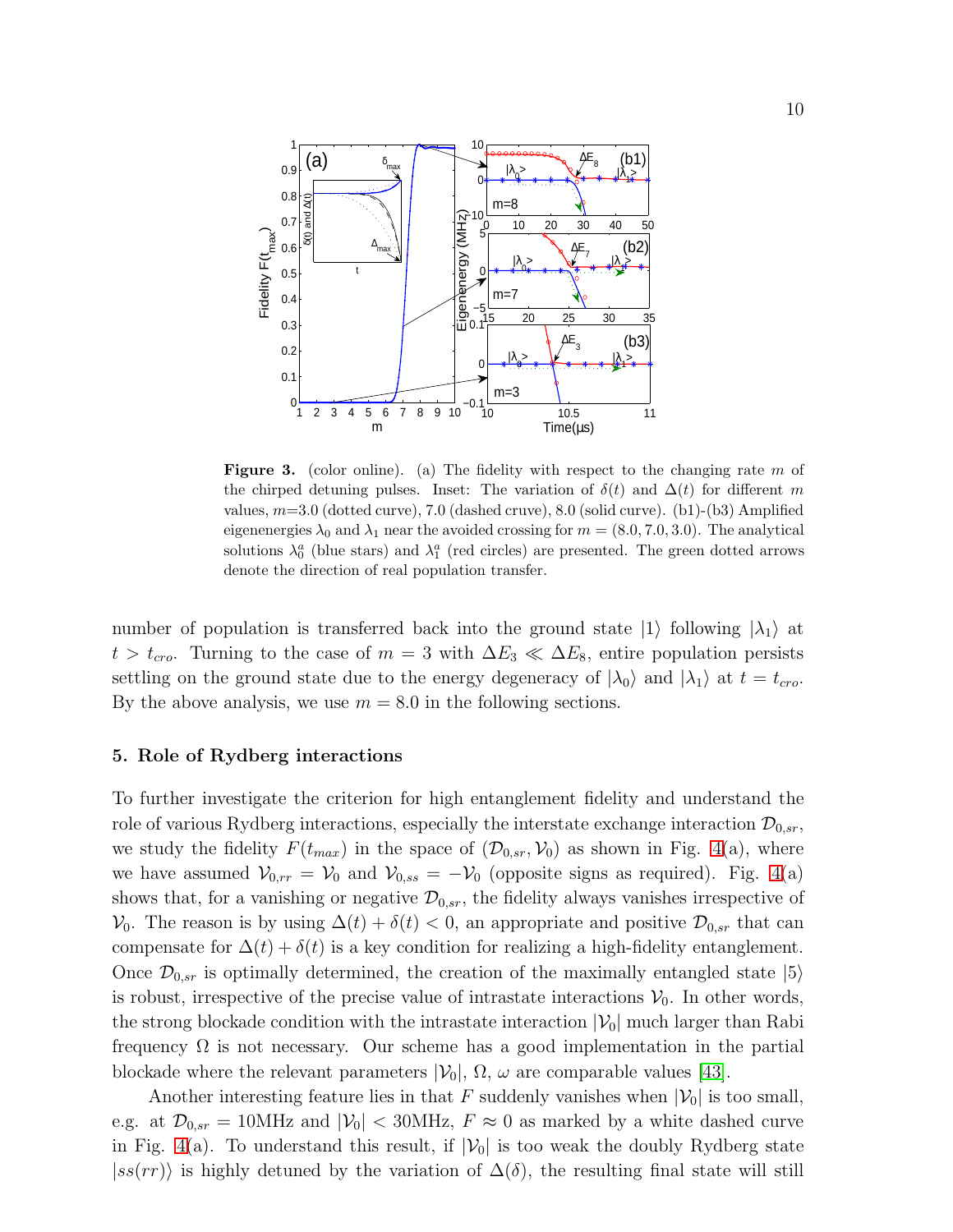

<span id="page-10-0"></span>Figure 4. (color online). (a) The fidelity of the generated entangled state as function of  $\mathcal{D}_{0,sr}$  and  $\mathcal{V}_0$ ; (b) A representation of the adiabaticity with  $\mathcal{V}_0$  for  $D_{0,sr}=10.0$  MHz.

be the initial ground state  $|gg\rangle$ . To be more clearly, we plot the adiabatic condition in Fig. [4\(](#page-10-0)b) according to its definition [\(16\)](#page-5-1), where the horizontal axis denotes the ratio of  $|d\Delta(t)/dt|$  to the square of energy spacing between  $\lambda_1$  and  $\lambda_0$ , the vertical axis denotes  $\mathcal{V}_0$ . If  $\left| d\Delta/dt \right| / |\lambda_0 - \lambda_1|^2 \gg 1$  it means the adiabaticity breaks. Actually, the ratio being much larger than one within the regime of  $|\mathcal{V}_0| < 30$  is observed, which exactly confirms the prediction that the adiabaticity really breaks there, leading to a poor fidelity.

To further understand the eigenenergy properties and compare the effect of intrastate Rydberg interactions  $V_0$  with different signs, we show the eigenvalues involving  $\lambda_0$ ,  $\lambda_1$  and  $\lambda_2$  for  $\mathcal{V}_0$ =60MHz and -60MHz, with respect to Fig. [5\(](#page-11-0)a) and (b). In (a) one could obviously see that  $\lambda_0(t)$  separates from  $\lambda_1(t)$  and  $\lambda_2(t)$  by large energy spacings. In particular, the smallest energy spacing between  $\lambda_0(t)$  and  $\lambda_1(t)$  at  $t = t_{cro}$ is more than 2.5MHz (good adiabaticity). So state  $|\lambda_0(t)\rangle$  is a good adiabatic eigenstate along which the full population transfer from  $|1\rangle \rightarrow |5\rangle$  can carry out. The analytical solutions  $\lambda_0^a$ (blue stars),  $\lambda_1^a$ (red circles),  $\lambda_2^a$ (black triangles) perfectly agree with the numerical results except for the energy exchange of  $\lambda_0^a$  and  $\lambda_1^a$  after  $t = t_{cro}$  caused by the assumption.

Whereas, in (b) there exists two extra avoided crossings between  $\lambda_1(t)$  and  $\lambda_2(t)$ [see the inset for an amplification], where the energy spacing tends to be zero. The presence of two extra avoided crossings is understandable where  $\Delta(t)$  and  $\delta(t)$  are respectively compensated by suitable  $\mathcal{V}_{0,ss}$  and  $\mathcal{V}_{0,rr}$ . The resulting effective detunings S and R closing to zero may lead to the instantaneous occupancy on  $|ss\rangle$  and  $|rr\rangle$ . Although  $|\lambda_1(t)\rangle$  and  $|\lambda_2(t)\rangle$  nearly degenerate in this case, we stress that the revival of the entangled state fidelity comes from the existence of an isolated adiabatic eigenstate  $|\lambda_0\rangle$ , which is luckily not influenced by these two avoided crossings. Therefore, as similar to (a) the high-fidelity entanglement generation remains in the case of  $\mathcal{V}_0 = -60MHz$ . The reason for small deviations between numerical  $\lambda_1(\lambda_1^a)$  and analytical results  $\lambda_2(\lambda_2^a)$ in (b) comes from that the eigenenergy redistributes between  $|\lambda_1(t)\rangle$  and  $|\lambda_2(t)\rangle$  in the avoided crossing regimes.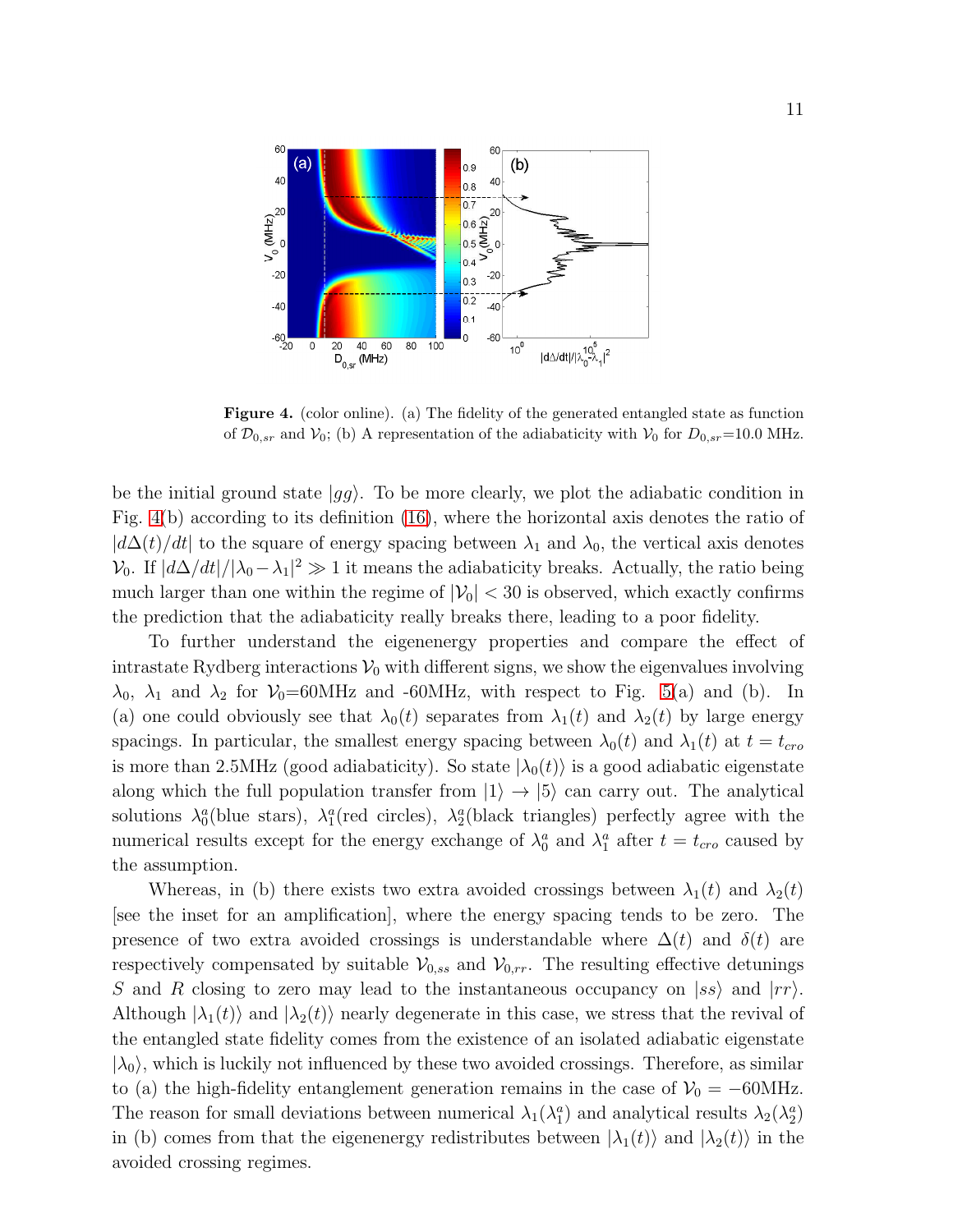

<span id="page-11-0"></span>**Figure 5.** (color online). Eigenenergy spectrum for the two-atom scheme.  $\lambda_0(t)$ is eigenenergy for the target adiabatic eigenstate and  $\lambda_1(t)$  ( $\lambda_2(t)$ ) for the nearest (next-to-nearest) neighboring non-adiabatic eigenstate. (a)  $V_0 = 60 MHz$  and (b)  $V_0 = -60$ MHz.  $\mathcal{D}_{0,sr} = 10$ MHz. Inset of (b): The amplification for two avoided crossings between  $\lambda_1(t)$  and  $\lambda_2(t)$  when  $t \in (34, 39)\mu$ s. Analytical solutions of  $\lambda_0^a(t)$ ,  $\lambda_1^a(t)$ ,  $\lambda_2^a(t)$  are respectively displayed by blue stars, red circles and black triangles. The green dotted arrows denote the real direction of population transfer.



<span id="page-11-1"></span>**Figure 6.** (color online). The fidelity in  $(\mathcal{V}_{0,ss}, \mathcal{V}_{0,rr})$  space with  $D_{0,sr}=10$  MHz.

Finally, we also show the fidelity with respect to different intrastate interactions  $V_{0,ss}$  and  $V_{0,rr}$ , as displayed in Fig. [6](#page-11-1) which confirms that  $V_{0,ss}V_{0,rr} < 0$  is necessary for achieving the entanglement with high fidelity. Beyond that regime if  $V_{0,ss}V_{0,rr} > 0$  the fidelity is always very low no matter how to change them.

## 6. Conclusion

To conclude we have proposed a novel scheme for producing high-fidelity maximal entanglement between two different Rydberg states in a two-atom system based on a chirped adiabatic passage. Different from typical STIRAP technique that requires a pair of laser pulses performing in a counterintuitive order, two slowly-varying detuning pulses  $(\Delta(t)$  and  $\delta(t)$ ) with suitable envelopes enable an adiabatic connection between the initial ground and target entangled states. For realistic parameters used in the calculations we see that the initial population prepared in the ground state can efficiently evolve into a desired entangled state within tens of microseconds. The scheme does not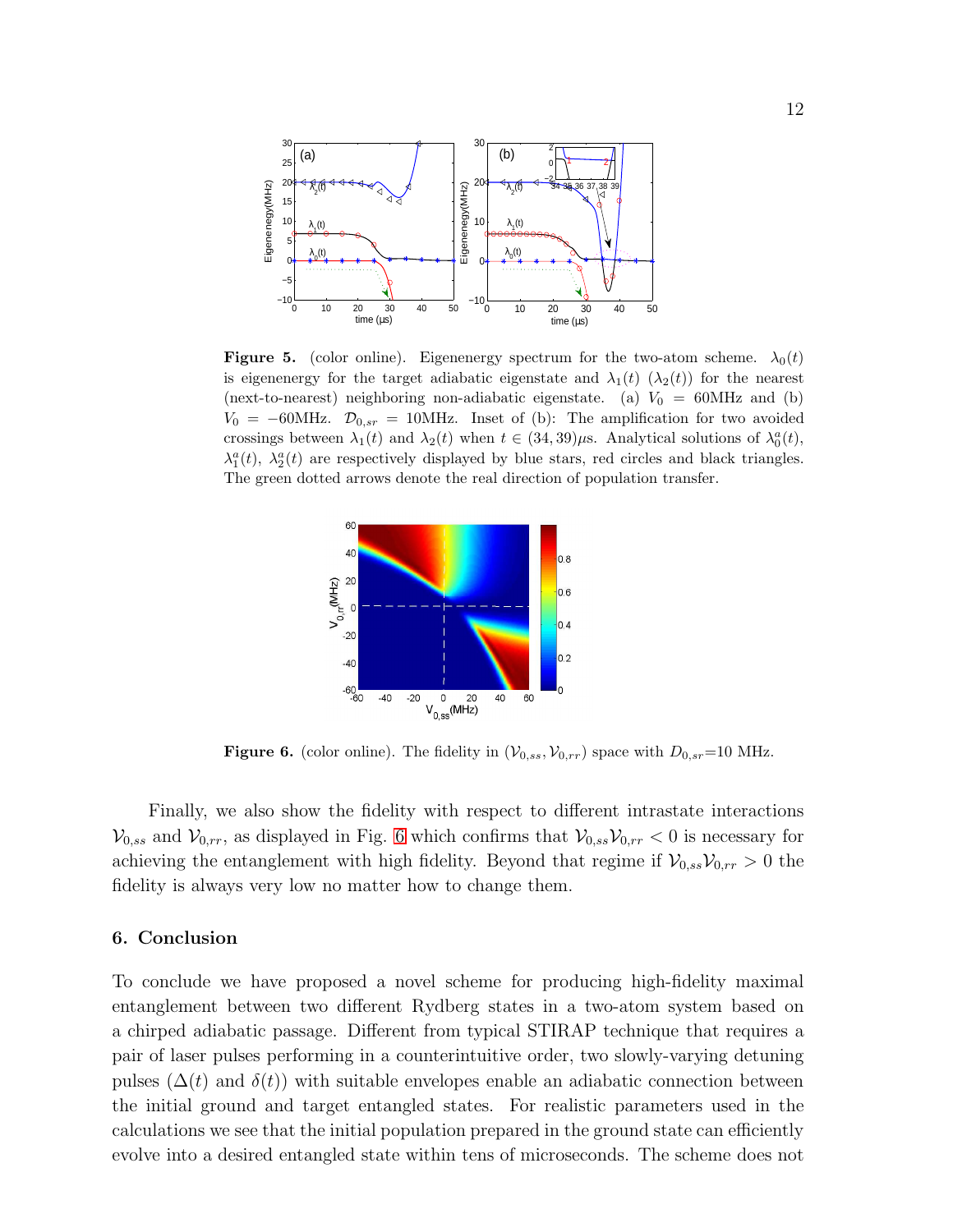demand the interaction strengths to be in the strong blockade regime that is much larger than the laser Rabi frequency. Once the temporal profiles of the detuning pulses and the atomic interactions, especially the exchange interaction between two atoms in different Rydberg states, are moderate and optimized, the entanglement which is insensitive to the precise value of intrastate interactions between same Rydberg energy levels, will be robustly created. Our method may provide a new route to the entanglement between two atoms on different Rydberg states with high fidelity.

In comparison with other methods using dissipation for the creation of an entangled steady state with high-fidelity  $\sim 0.99$  [\[24,](#page-13-10) [23,](#page-13-9) [25\]](#page-13-11), here, the obtained fidelity of entangled state is slightly low ~ 0.862 with realistic parameters  $\gamma_s = 2.0 \text{kHz}$ ,  $\gamma_r = 5.0 \text{kHz}$  and  $t_{max}=50\mu$ s. The main loss of fidelity for the entanglement generation is caused by the spontaneous decay from population in intermediate states during the adiabatic process, which is impossible to be fully suppressed due to the reliance of a quasi-dark adiabatic eigenstate. Also, as comparing to Rost's works, our scheme provides a flexible way to optimize time-dependent pulses based on the adiabatic evolution of a quasi-dark eigenstate. In the future, we will further explore the ways to improve the fidelity of entanglement with more appropriate Rydberg states, e.g. involving longer lifetimes or larger Rabi frequencies, or by using other approaches such as shortcut to adiabaticity [\[65\]](#page-14-12), adiabatic rapid passage [\[66\]](#page-14-13) and so on. Besides, we will extend our model to a N-atom system for realizing a many-body entanglement by the adiabatic tools.

#### 7. Acknowledgement

This work is supported by National Key Research Program of China under Grant No. 2016YFA0302000 and by the NSFC under Grants No. 11474094, No. 11104076, No. 11234003, the Specialized Research Fund for the Doctoral Program of Higher Education No. 20110076120004.

- <span id="page-12-0"></span>[1] R. Stevenson, R. Young, P. Atkinson, K. Cooper, D. Ritchie and A. Shields, Nature 439, 179 (2006).
- <span id="page-12-2"></span><span id="page-12-1"></span>[2] A. Dousse, J. Suffczyński, A. Beveratos, O. Krebs, A. Lemaître, I. Sagnes, J. Bloch, P. Voisin and P. Senellart, Nature 466, 217 (2010).
- <span id="page-12-3"></span>[3] R. Blatt and D. Wineland, Nature 453, 1008 (2008).
- <span id="page-12-4"></span>[4] B. Julsgaard, A. Kozhekin and E. Polzik, Nature, 413, 400 (2001).
- [5] C. Chou, H. Riedmatten, D. Felinto, S. Polyakov, S. van Enk and H. Kimble, Nature, 438, 828  $(2005).$
- <span id="page-12-5"></span>[6] M. Dutt, L. Childress, L. Jiang, E. Togan, J. Maze, F. Jelezko, A. Zibrov, P. Hemmer and M. Lukin, Science, 316, 1312 (2007).
- <span id="page-12-7"></span><span id="page-12-6"></span>[7] W. Song, Z. Yin, W. Yang, X. Zhu, F. Zhou and M. Feng, Sci. Reps., 5, 7755 (2015).
- [8] E. Hagley, X. Maître, G. Nogues, C. Wunderlich, M. Brune, J. Raimond and S. Haroche, Phys. Rev. Letts. 79, 1 (1997).
- <span id="page-12-9"></span><span id="page-12-8"></span>[9] O. Mandel, M. Greiner, A. Widera, T. Rom, T. Hänsch and I. Bloch, Nature, 425, 937 (2003).
- <span id="page-12-10"></span>[10] T. Gallagher and P. Pillet, Adv. At. Mol. Opt. Phys. 56, 161 (2008).
- <span id="page-12-11"></span>[11] D. Comparat and P. Pillet, J. Opt. Soc. Am. B., 27, a208 (2010).
- <span id="page-12-12"></span>[12] M. Saffman, T. Walker, K. Mølmer, Rev. Mod. Phys. 82, 2313 (2010).
- [13] D. Jaksch, J. Cirac, P. Zoller, S. Rolston, R. Côté and M. Lukin, Phys. Rev. Letts. 85, 2208 (2000).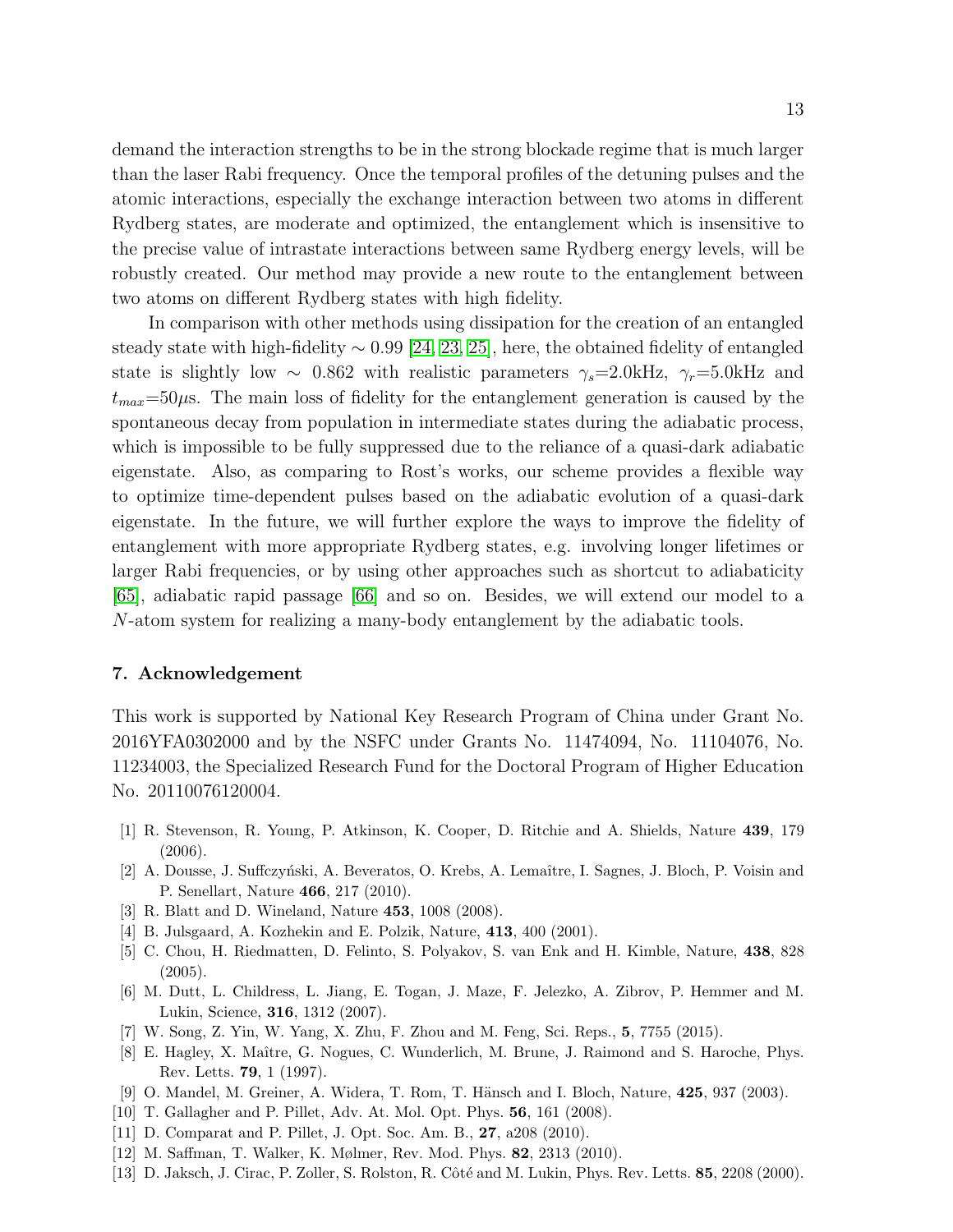- <span id="page-13-1"></span><span id="page-13-0"></span>[14] R. Unanyan and M. Fleischhauer, Phys. Rev. A, 66, 032109 (2002).
- <span id="page-13-2"></span>[15] T. Wilk, A. Gaëtan, C. Evellin, J. Wolters, Y. Miroshnychenko, P. Grangier and A. Browawys, Phys. Rev. Letts. 104, 010502 (2010).
- <span id="page-13-3"></span>[16] X. Zhang, L. Isenhower, A. Gill, T. Walker and M. Saffman, Phys. Rev. A 82, 030306(R) (2010).
- <span id="page-13-4"></span>[17] Z, Zuo and K. Nakagawa, Phys. Rev. A 82, 062328 (2010).
- <span id="page-13-5"></span>[18] S. Wüster, S. Möbius, M. Genkin, A. Eisfeld and J. Rost, Phys. Rev. A 88, 063644 (2013).
- <span id="page-13-6"></span>[19] S. Möbius, M. Genkin, A. Eisfeld, S. Wüster and J. Rost, Phys. Rev.  $\mathbf{A}$  87, 051602(R) (2013).
- <span id="page-13-7"></span>[20] M. Ebert, M. Kwon, T. Walker and M. Saffman, Phys. Rev. Letts. 115, 093601 (2015).
- <span id="page-13-8"></span>[21] K. Maller, M. Lichtman, T. Xia, Y. Sun, M. Piotrowicz, A. Carr, L. Isenhower, and M. Saffman, Phys. Rev. A 92, 022336 (2015).
- <span id="page-13-9"></span>[22] M. Gärttner, Phys. Rev. A **92**, 013629 (2015).
- <span id="page-13-10"></span>[23] D. Rao and K. Mølmer, Phys. Rev. Letts. **111**, 033606 (2013).
- <span id="page-13-11"></span>[24] A. Carr and M. Saffman, Phys. Rev. Letts. **111**, 033607 (2013).
- <span id="page-13-12"></span>[25] D. Rao and K. Mølmer, Phys. Rev. A **90**, 062319 (2014).
- <span id="page-13-13"></span>[26] S. Su, Q. Guo, H. Wang and S. Zhang, Phys. Rev. A 92, 022328 (2015).
- <span id="page-13-14"></span>[27] D. Møller, L. Madsen and K. Mølmer, Phys. Rev. Letts. 100, 170504 (2008).
- <span id="page-13-15"></span>[28] D. Yan, C. Cui, M. Zhang and J. Wu, Phys. Rev. A 84, 043405 (2011).
- <span id="page-13-16"></span>[29] D. Cano and J. Fortágh, Phys. Rev. A 89, 043413 (2014).
- <span id="page-13-17"></span>[30] S. Idlas, L. Domenzain, R. Spreeuw and T. Byrnes, Phys. Rev. A 93, 022319 (2016).
- <span id="page-13-18"></span>[31] K. Bergmann, H. Theuer and B. Shore, Rev. Mod. Phys. 70, 1003 (1998).
- <span id="page-13-19"></span>[32] D. Petrosyan and K. Mølmer, Phys. Rev. A, 87, 033416 (2013).
- [33] I. Beterov, M. Saffman, E. Yakshina, D. Tretyakov, V. Entin, S. Bergamini, E. Kuznetsova, and I. Ryabtsev, Phys. Rev. A, 94, 062307 (2016).
- <span id="page-13-20"></span>[34] I. Beterov, D. Tretyakov, V. Entin, E. Yakshina, I. Ryabtsev, C. MacCormick and S. Bergamini, Phys. Rev. A, 84, 023413 (2011).
- <span id="page-13-22"></span><span id="page-13-21"></span>[35] E. Kuzetsova, G. Liu, and S. Malinovskaya, Phys. Scr. T160, 014024 (2014).
- <span id="page-13-23"></span>[36] J. Qian, J. Zhai, L. Zhang and W. Zhang, Phys. Rev. A, 91, 013411 (2015).
- <span id="page-13-24"></span>[37] M. Saffman and K. Mølmer, Phys. Rev. Letts. 102, 240502 (2009).
- <span id="page-13-25"></span>[38] W. Li, D. Viscor, S. Hofferberth and I. Lesanovsky, Phys. Rev. Letts. 112, 243601 (2014).
- <span id="page-13-26"></span>[39] D. Petrosyan and K. Mølmer, Phys. Rev. Letts. 113, 123003 (2014).
- <span id="page-13-27"></span>[40] X. Tian, Y. Liu, C. Cui and J. Wu, Phys. Rev. A 92, 063411 (2015).
- [41] A. Hankin, Y. Jau, L. Parazzoli, C. Chou, D. Armstrong, A. Landahl and G. Biedermann, Phys. Rev. A, 89, 033416 (2014).
- <span id="page-13-28"></span>[42] S. Ye, X. Zhang, T. Killian, F. Dunning, M. Hiller, S. Yoshida, S. Nagele and J. Burgdörfer, Phys. Rev. A, 88, 043430 (2013).
- <span id="page-13-29"></span>[43] L. Béguin, A. Vernier, R. Chicireanu, T. Lahaye, and A. Browaeys, Phys. Rev. Letts. 110, 263201 (2013).
- <span id="page-13-31"></span><span id="page-13-30"></span>[44] N. Thaicharoen, A. Schwarzkopf, and G. Raithel, Phys. Rev. A 92, 040701 (2015).
- <span id="page-13-32"></span>[45] W. Li, P. Tanner, and T. Gallagher, Phys. Rev. Letts. **94**, 173001 (2005).
- <span id="page-13-33"></span>[46] W. Li, P. Tanner, Y. Jamil, and T. Gallagher, Eur. Phys. J. D 40, 27 (2006).
- <span id="page-13-34"></span>[47] C. Ates, A. Eisfeld and J. Rost, New J. Phys. **10**, 045030 (2008).
- [48] S. Bettelli, D. Maxwell, T. Fernholz, C. Adams, I. Lesanovsky and C. Ates, Phys. Rev. A, 88, 043436 (2013).
- <span id="page-13-35"></span>[49] H. Schempp, G. Günter, S. Wüster, M. Weidemüller and S. Whitlock, Phys. Rev. Letts. 115, 093002 (2015).
- <span id="page-13-36"></span>[50] D. Schönleber, A. Eisfeld, M. Genkin, S. Whitlock, and S. Wüster, Phys. Rev. Letts. 114, 123005 (2015).
- <span id="page-13-37"></span>[51] A. Gaëtan, Y. Miroshnychenko, T. Wilk, A. Chotia, M. Viteau, D. Comparat, P. Pillet, A. Browaeys and P. Grangier, Nat. Phys. 5, 115 (2009).
- <span id="page-13-38"></span>[52] H. Labuhn, S. Ravets, D. Barredo, L. Béguin, F. Nogrette, T. Lahaye and A. Browaeys, Phys. Rev. A, 90, 023415 (2014).